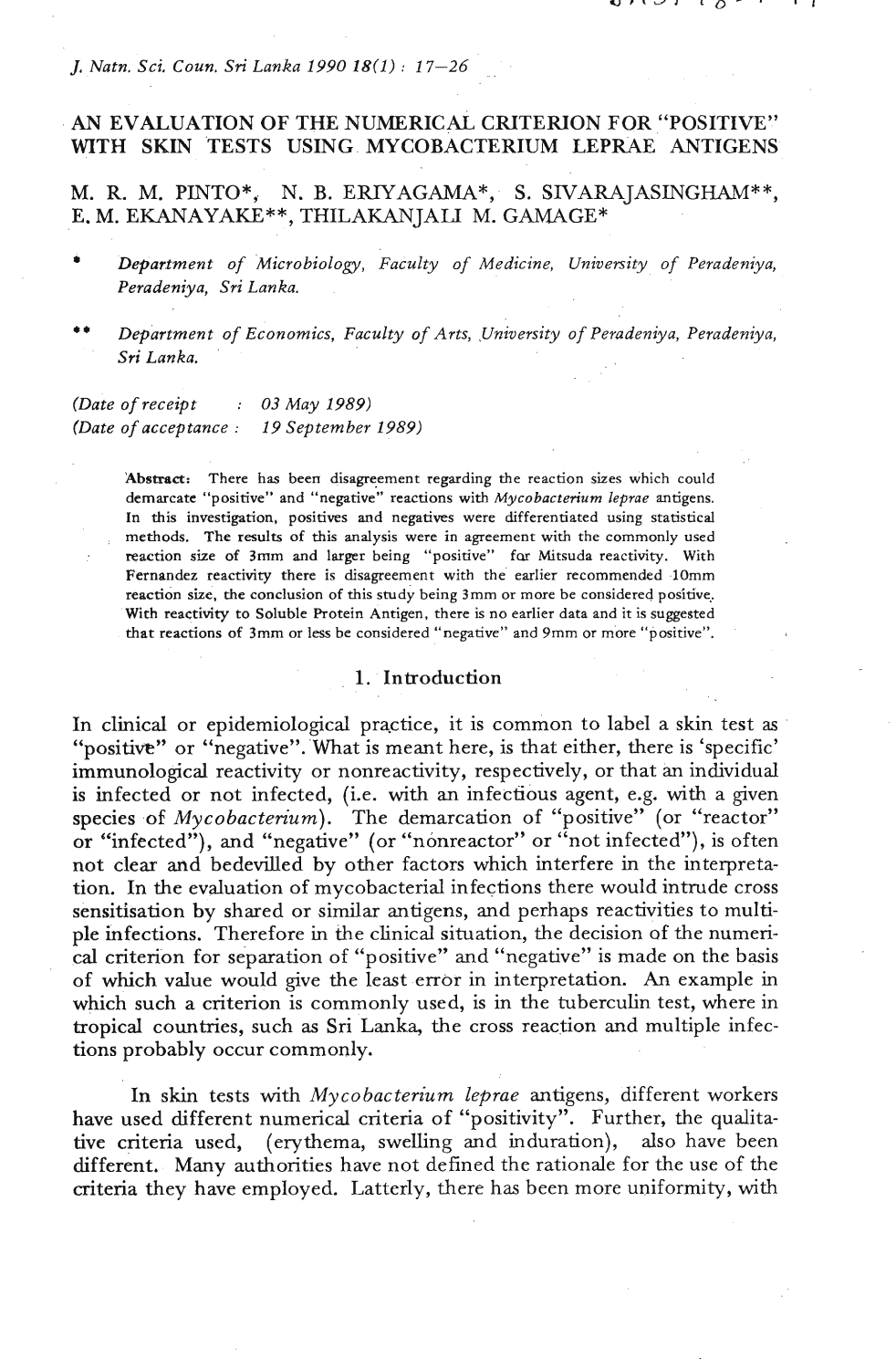the World Health Organisation's Expert Committee<sup>29,30,31</sup> and International Leprosy Congresses<sup>26,27,</sup> setting criteria for the evaluation and interpretation of lepromin tests. However, there has been no attempt to scientifically demarcate between "positive" and "negative" reaction sizes with skin reactions to *Mycobacterium leprae* antigens. -

In this report we have attempted to evaluate what reaction size should be used to distinguish between the positive (reactor) and negative (non reactor) with skin tests with M. *leprae* antigens.

### 2. Materials **and** Methods

The results evaluated here were from skin test surveys using Lepromin A (bacillary content **3** or 4xl0'/ml.) and a soluble protein antigen (SPA) of M. leprae (protein content 10µg/ml.). The tests were administered using the standard intradermal skin test technique,<sup>28</sup> in doses of 0.1ml., on the volar aspect of either forearm. The reactions were all read in mm, as the maximum transverse diameter of induration palpated, with the Fernandez reaction, at 48 hrs, and SPA reaction at 72 hrs, and with the Mitsuda reaction, the nodule palpated, at 28 days. The characteristics of the populations tested have been described in detail, elsewhere.<sup>22,23</sup> The results evaluated here are of adults (persons 12 years of age and above) in four different localities in Sri Lanka.

The analysis described here was based on the following observations and assumptions:

- (1) .The observation of reaction patterns with the three types of reactivity, showed that, in general, the patterns were bimodal  $-$ **.with** modes of reactors and non-reactors.
- (2) The assumption that reactors and non-reactors form biologically (i.e. immunologically) separate populations.
- **(3)** The assumption that the distribution of reactors was a normal distribution.
- (4) The assumption that the point of intersection of the distributions of reactors and non-reactors,' if could be separately drawn, would be the best point of separation of the two (viz. "positive" and "negative"), in the whale unseparated, naturally seen distriand negative f, in the where diseparated, hadrally seen distributions.

Thus the problem here would be to separate out the distributions of reactors and non-reactors from a mixed distribution as occurs in general population groups.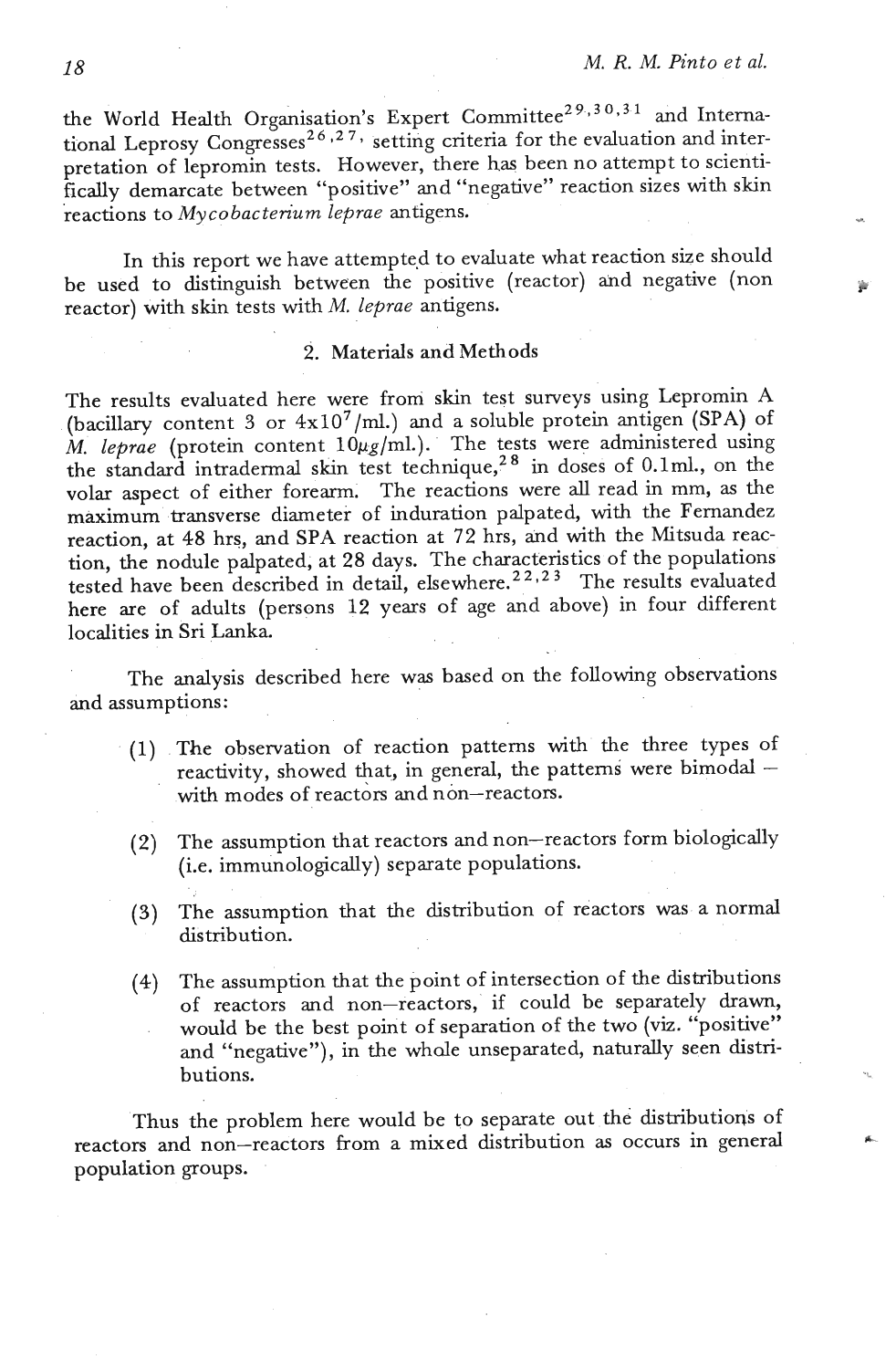### *'Yositive* " *Reaction Size to M. leprae Antigens* <sup>19</sup>

In examining the distributions of reactions of the different types it is seen that there is an area where there is an obvious intermingling of both reactor and non-reactor distributions, while elsewhere in the curve, it is likely that the reactor distribution includes only individuals of that one group.

Thus based on the assumption **(3)** above, and using reactions in the segment of the curve which probably belongs to the reactor distribution it would be possible to compute, mathematically the hypothetical best fit normal distribution of reactors, for any given type of reactivity using the formula:

$$
\mathcal{L}_i = \frac{iN}{(\sqrt{2\pi})S} e^{-\frac{i}{2}\left[\frac{X_i - \overline{X}}{S}\right]^2}
$$

(Fitted to the assumed reactor segment of the frequency distribution, where  $\mathbf{Y}_i$  – ordinate value of the fitted normal curve:  $j$  – class interval; S – standard deviation (calculated according to S  $\frac{\sum (X - \overline{X})^2}{N-1}$ ; X – observed reaction size; -, mean of reaction sizes; N - number of observations; . . 0= 2.718;i- l,2.. . . . . . . . . . . . . .. . . ..Adsoon. . ,

From the latter then it would be possible to deduce the probable distribution of non-reactors. Then, it is possible to obtain in most instances a separation of the cohorts of reactors and non-reactors and evaluate by simple visual inspection which the best point of separation of the two groups would be. In most instances, this would be the point of intersection of the cohorts of reactors (computed) and non reactors (deduced).

It was possible to separate out those tested into several cohorts on the basis of geographical area of residence and BCG vaccination status  $-$  both of which may be possible variables affecting the frequency distributions of reactions.  $2^2$ , 23

#### **3,** Results

Probable normal distributions of reactors, were computed for eight cohorts each of Fernandez and Mitsuda reactivity and four cohorts of SPA reactivity. From the latter, the probable distribution of non-reactors was deduced. In Figures  $1a-h$   $2a-h$  and  $3a-d$  are presented the actual distributions of the'whole populations, computed probable normal distributions of reactors, and deduced probable distributions of non-reactors with Mitsuda, Fernandez and SPA reactivity. In the Table are presented the possible cut off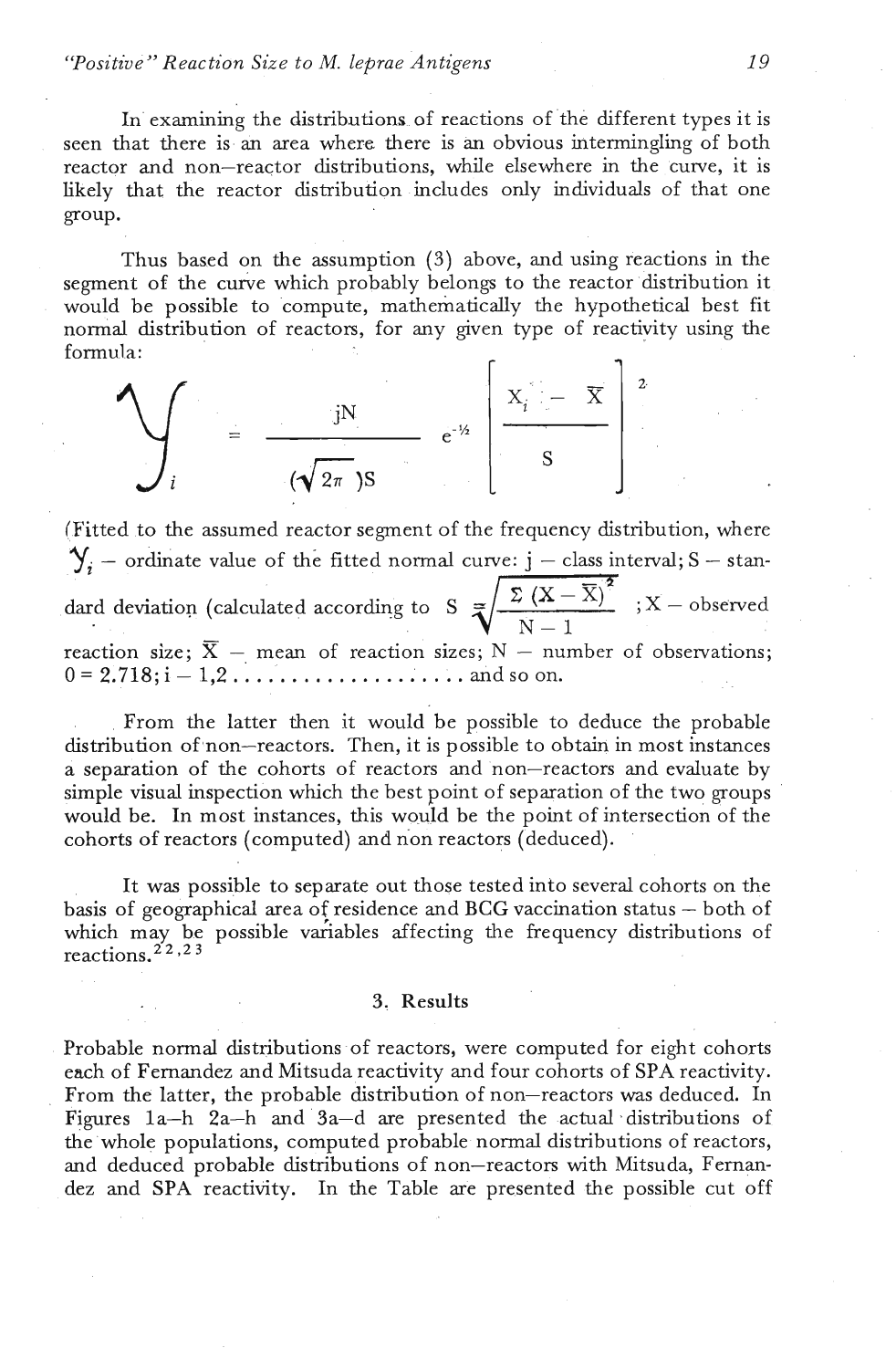reaction sizes obtained from a visual inspection of the computed reactor, deduced non-reactor, and natural total distribution. The point of intersection of the former two distributions could be considered to be the satisfactory reaction size for discriminating between reactors and non-reactors. However, it should be noted that while with some (e.g. Mitsuda reactivity) the separation of reactors and non-reactors, both in the natural distributions, and computed **and** deduced distributions is clear **with** others, such demarcations are not as clear.

|                            |                      | Discriminating size in mm.        |                |  |  |
|----------------------------|----------------------|-----------------------------------|----------------|--|--|
| Population cohort          | Fernandez reactivity | Mitsuda reactivity SPA reactivity |                |  |  |
| Pussellawa                 |                      |                                   |                |  |  |
| $BCG - ve$                 | 2.5                  |                                   |                |  |  |
| $BCG +ve$                  | 1.5                  |                                   |                |  |  |
| Pedro (Nuwara Eliya)       |                      |                                   |                |  |  |
| $BCG -ve$                  |                      | 1.5                               |                |  |  |
| $BCG +ve$                  |                      |                                   |                |  |  |
| Mahagastota (Nuwara Eliya) |                      |                                   |                |  |  |
| $BCG -ve$                  | 4.5                  |                                   | 7mm. or lesser |  |  |
| $BCG +ve$                  | 4.5                  | 1.75                              | 9mm. or lesser |  |  |
| Galagedera                 |                      |                                   |                |  |  |
| $BCG -ve$                  |                      | 1.75                              | 4mm. or lesser |  |  |
| $BCG +ve$                  |                      |                                   | 6mm. or lesser |  |  |
|                            |                      |                                   |                |  |  |

Table 1: Discriminating reaction size for "positive", with different reaction types, in different population cohorts.

20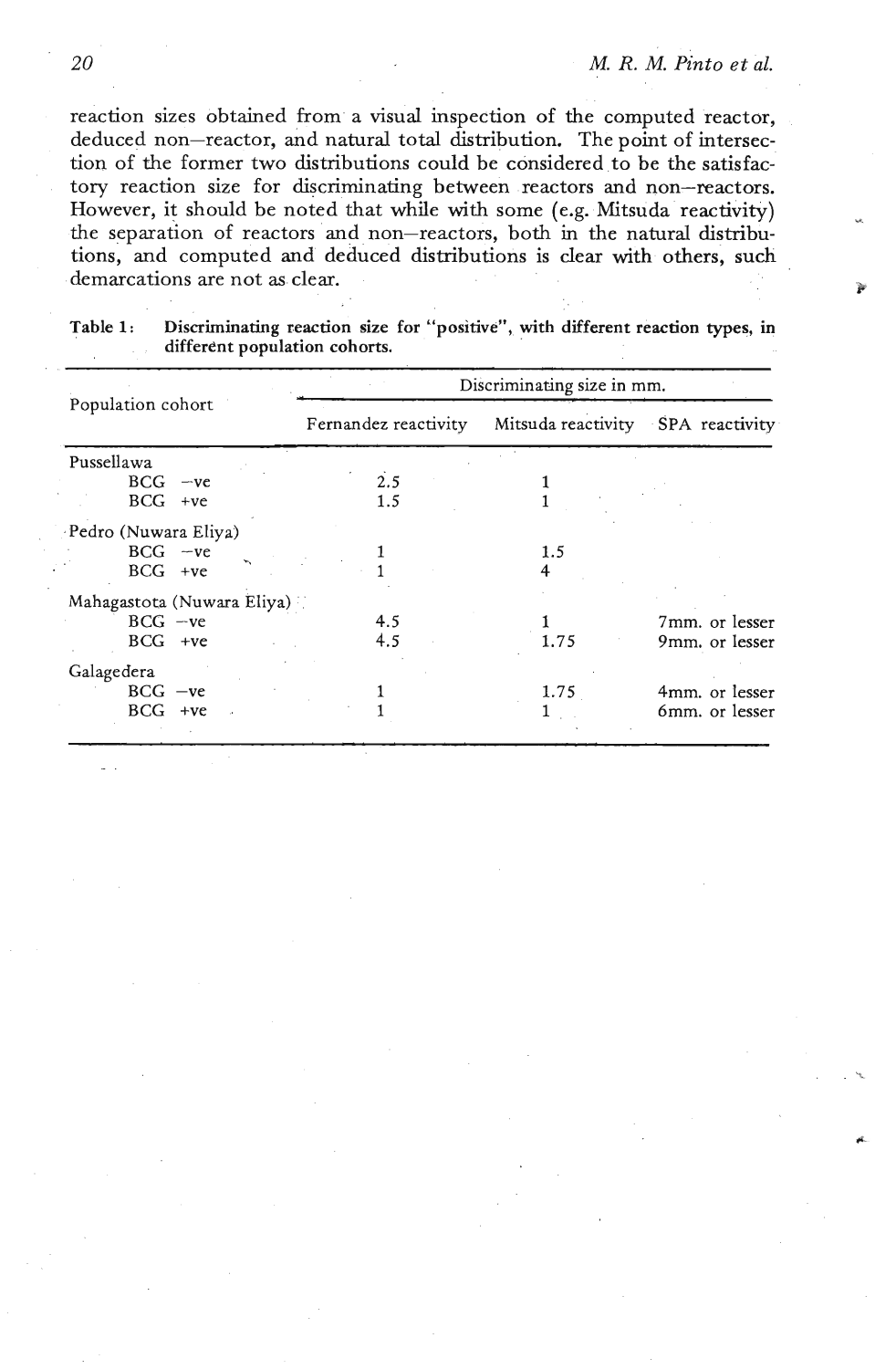

Figure 1: Distribution of Mitsuda reactions in different population cohorts. Actual distribution of whole population, both reactors and non reactors (-------), computed distribution of reactors (-----), deduced distribution of non reactors  $(--0--)$ , 'aa' indicates probable point of intersection of distributions of non reactors and reactors.

| Pussellawa  | <b>BCG</b>   | $-ve$ | $(n=110)$ |
|-------------|--------------|-------|-----------|
| Pussellawa  | · BCG        | $+ve$ | $(n=85)$  |
| Pedro       | BCG          | $-ve$ | $(n=66)$  |
| Pedro       | <b>BCG</b>   | $+ve$ | $(n=50)$  |
| Mahagastota | <b>BCG</b>   | $-ve$ | $(n=77)$  |
| Mahagastota | <b>BCG</b>   | $+ve$ | $(n=60)$  |
| Galagedera  | $_{\rm BCG}$ | $-ve$ | $(n=118)$ |
|             | BCG          | $+ve$ | $(n=100)$ |
|             | Galagedera   |       |           |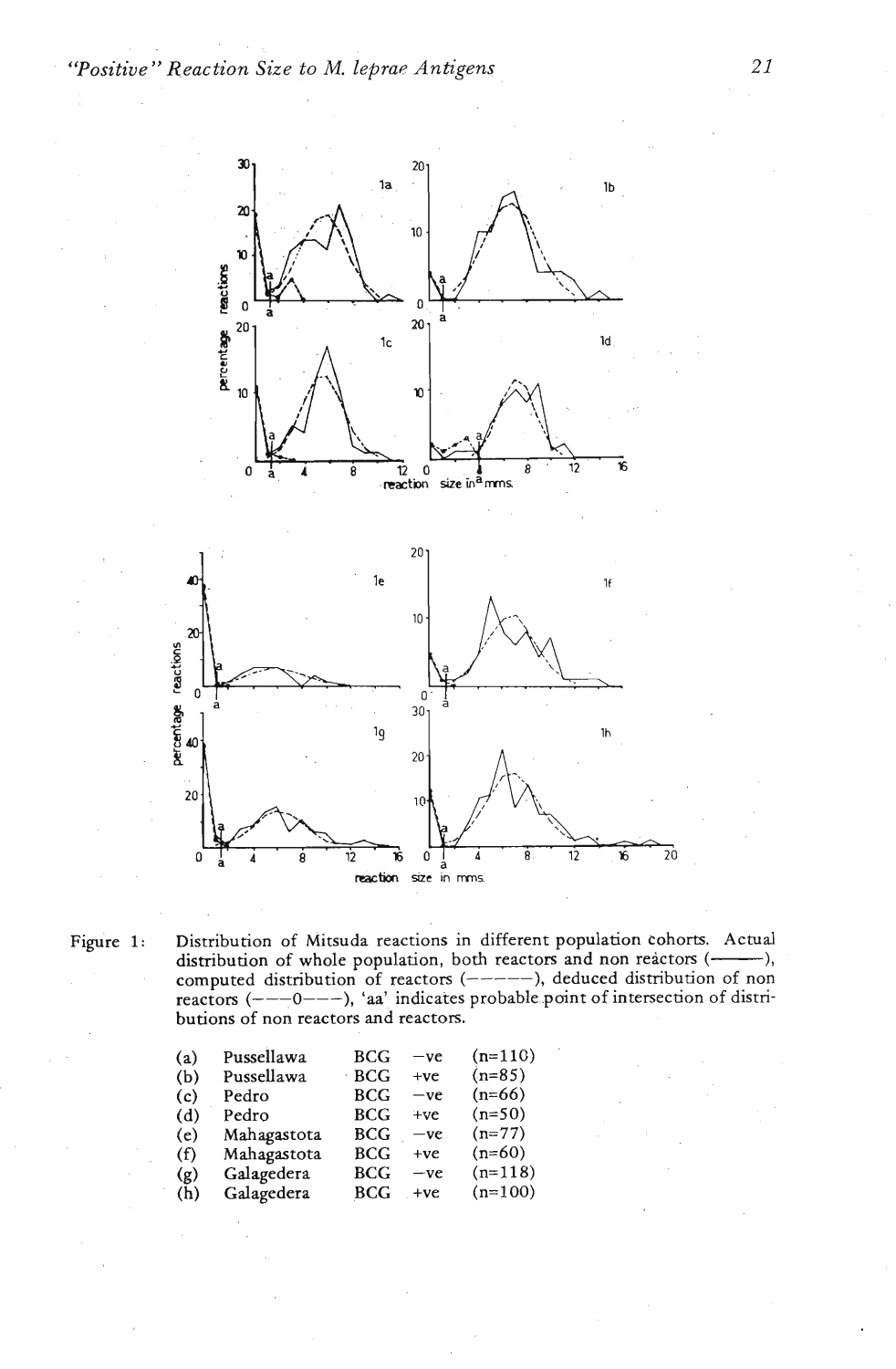

Figure 2: Distribution of Fernandez reactions in different population cohorts. Actual distribution of whole population, both reactors and non reactors (-------------), computed distribution of reactors (-------), deduced distribution of non reactors  $\left(---0---\right)$ , 'aa' indicates probable point of intersection of distributions of non reactors and reactors.

| (a) | Pussellawa  | <b>BCG</b> | $-ve$ | $(n=110)$ |
|-----|-------------|------------|-------|-----------|
| (b) | Pussellawa  | <b>BCG</b> | $+ve$ | $(n=85)$  |
| (c) | Pedro       | BCG        | $-ve$ | $(n=66)$  |
| (d) | Pedro       | <b>BCG</b> | $+ve$ | $(n=50)$  |
| (e) | Mahagastota | <b>BCG</b> | $-ve$ | $(n=114)$ |
| (f) | Mahagastota | <b>BCG</b> | $+ve$ | $(n=84)$  |
| (g) | Galagedera  | BCG        | $-ve$ | $(n=131)$ |
| (h) | Galagedera  | BCG        | $+ve$ | $(n=111)$ |
|     |             |            |       |           |

22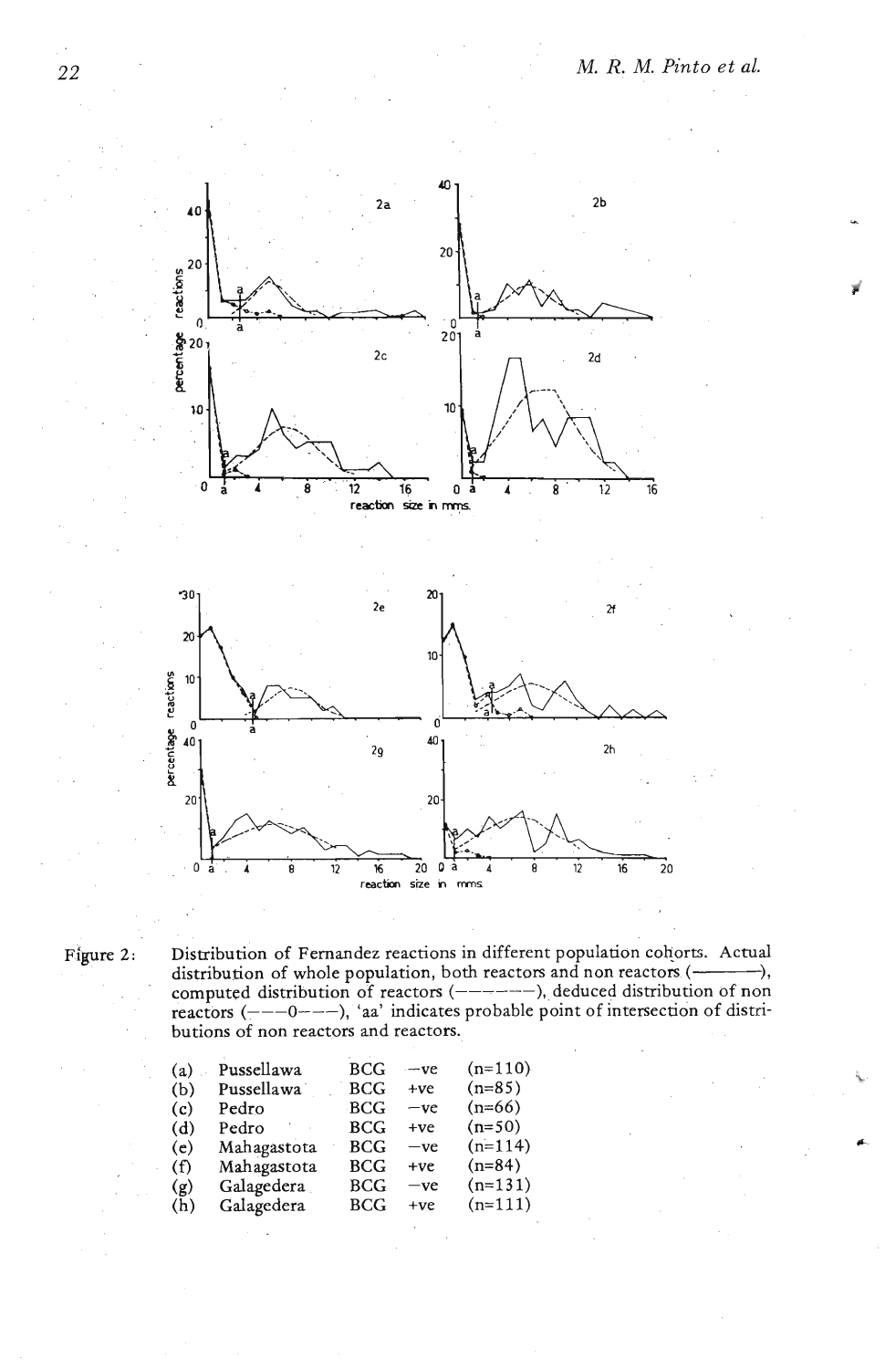

Figure **3:** Distribution of SPA reactions in different population cohorts. Actual distribution of whole population, both reactors and non reactors (------), computed distribution of reactors  $(----)$ , deduced distribution of non reactors (----0---), 'aa' indicates probable point of intersection of distributions of non reactors and reactors.

| (a) | Mahagastota | <b>BCG</b> | $-ve$ | $(n=114)$ |  |
|-----|-------------|------------|-------|-----------|--|
| (b) | Mahagastota | <b>BCG</b> | $+ve$ | $(n=84)$  |  |
| (c) | Galagedera  | <b>BCG</b> | $-ve$ | $(n=131)$ |  |
| (d) | Galagedera  | BCG        | $+ve$ | $(n=96)$  |  |

## 4. Discussion

In his original paper, Mitsuda<sup>20</sup> considered a reaction of less than 10 mm "weak", **10-20** mm "moderate" and larger **than** 20 mm "strong". **The**  criteria used for "positivity" deterinination **has** since undergone extensive change. Thus with Mitsuda reactivity recent recommendations are of a smaller reaction size for the demarcation of "positivity". With 19 papers reviewed in this respect, nine used  $5 \text{ mm}^{-3.5 - 7.9 - 12.17}$  (over half the number of the latter reports were by the same research group), three used 4 mm<sup>1,13,14</sup>, and seven used 3 mm<sup>2</sup>,8,16,18,19,21,25 Thus among research workers 3 mm seems to be a more favoured reaction size used for demarcation). Recent workers have no doubt also been influenced by the decisions of International Leprosy Congresses,<sup> $26,27$ </sup> the most recent WHO Expert Committee<sup>31</sup> to examine this problem, and of an influential text book<sup>4</sup> to recommend this reaction size. On the other hand with Fernandez reactivity, though the available Literature is lesser the majority of workers have considered 10 mm and above as "positive"  $(n - 7)^{1,5,8-10,14,20}$ while one paper considered 5 mm.<sup>15</sup> The two international Congresses<sup>26,27</sup> and the WHO Expert Committee<sup>29</sup> which examined this problem, all recommended 10 mm.

Evaluating our data. it is seen that with Mitsuda-reactivity, almost any degree of reactivity, if present, is a "positive". Thus a level of  $\frac{3}{2}$  mm or more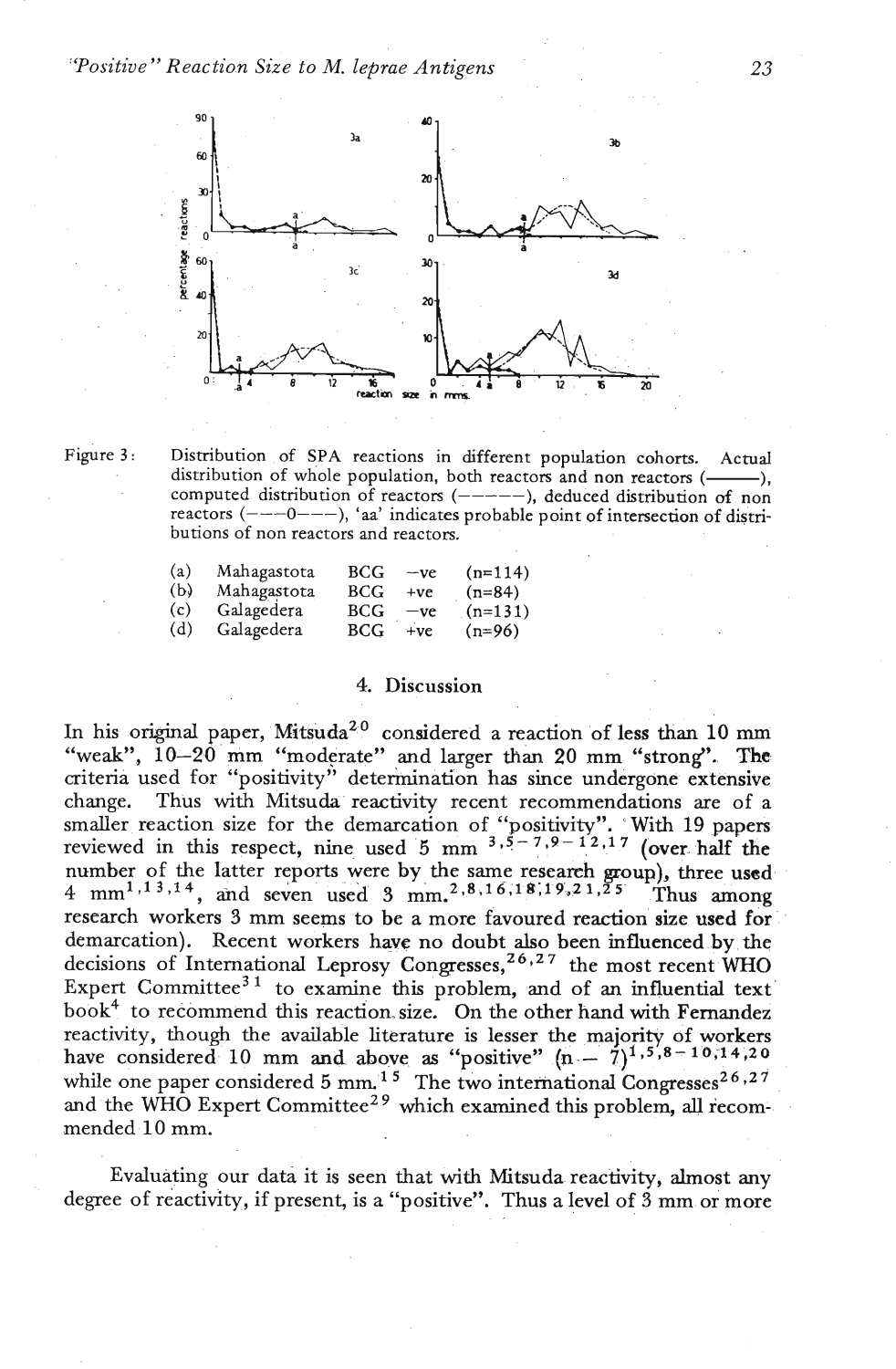*24 M. K. M.* **Pinto** 

as recommended, is an acceptable level at which to demarcate a ("reactor" or) "positive". With Fernandez reactivity, the conclusions of this analysis . are totally in disagreement with that of previous recommenda'tions. Of eight cohorts six show a clear demarcation at less than **3** mm. Thus **3** mm would seem a satisfactory point of demarcation.

With SPA reactivity, only four cohorts were available for analysis. From these, the definition of the discriminating reaction size of "positive" is not clear. It is seen that the reactors form a distinctive sub-distribution within the total. The demarcation seems to be likely to be at between **3** and 9 mm. Thus the compromise reaction size of *5* mm **as** the cut off point was considered **as** the best, being in between. However, another and possibly more valid interpretation is that' those with reactions of **3** mm or less be defined as definite "negative" or "non reactor", and with 9 mm or more, as definite "positive" or "reactor", and those of 4 to 8 mm, of doubtful status.

The analysis here has been made on the assumption that each whole population group distribution is of only two components, **viz** reactors and non-reactors. It should be noted, that this, may not necessarily be so - and that the whole distribution may contain different unrecognised cohorts. For example, in mycobacterial infections, skin testing may evoke a response of cross sensitisation rather than of specific infection. At present it is not possible to identify these with a single skin test. Cross reactivity with the  $M$ itsuda reaction  $-$  may lead to definite positivity, and not cause intermediate size reactions which interfere with interpretation. On the other hand cross reactions which interfere with interpretation, producing intermediate sized reactions, may be a possibility with Femandez and SPA reactivity (considering the nature of these reactions), though probably to a lesser degree than with tuberculin reactivity. The cross reaction and other possible factors which may have influenced reactivity have been ignored in this analysis.

# Acknowledgements

This investigation was supported by grants from the World Health Organisation, Leprosy Section, Geneva, and the University of Peradeniya

The antigens used in this study were supplied by Dr. R.C. Hastings (Lepromin A) of Carville, Maryland, U.S.A., (through courtesy of the Chief, Leprosy Section, W.H.O., Geneva) and Dr. R.J.W. Ress (SPA), Clinical Research Centre, Harrow, England.

The clerical assistance of Ms. M. Wijekoon of the Department of Microbiology, Faculty of Medicine, University of Peradeniya, Peradeniya, is gratefully acknowledged.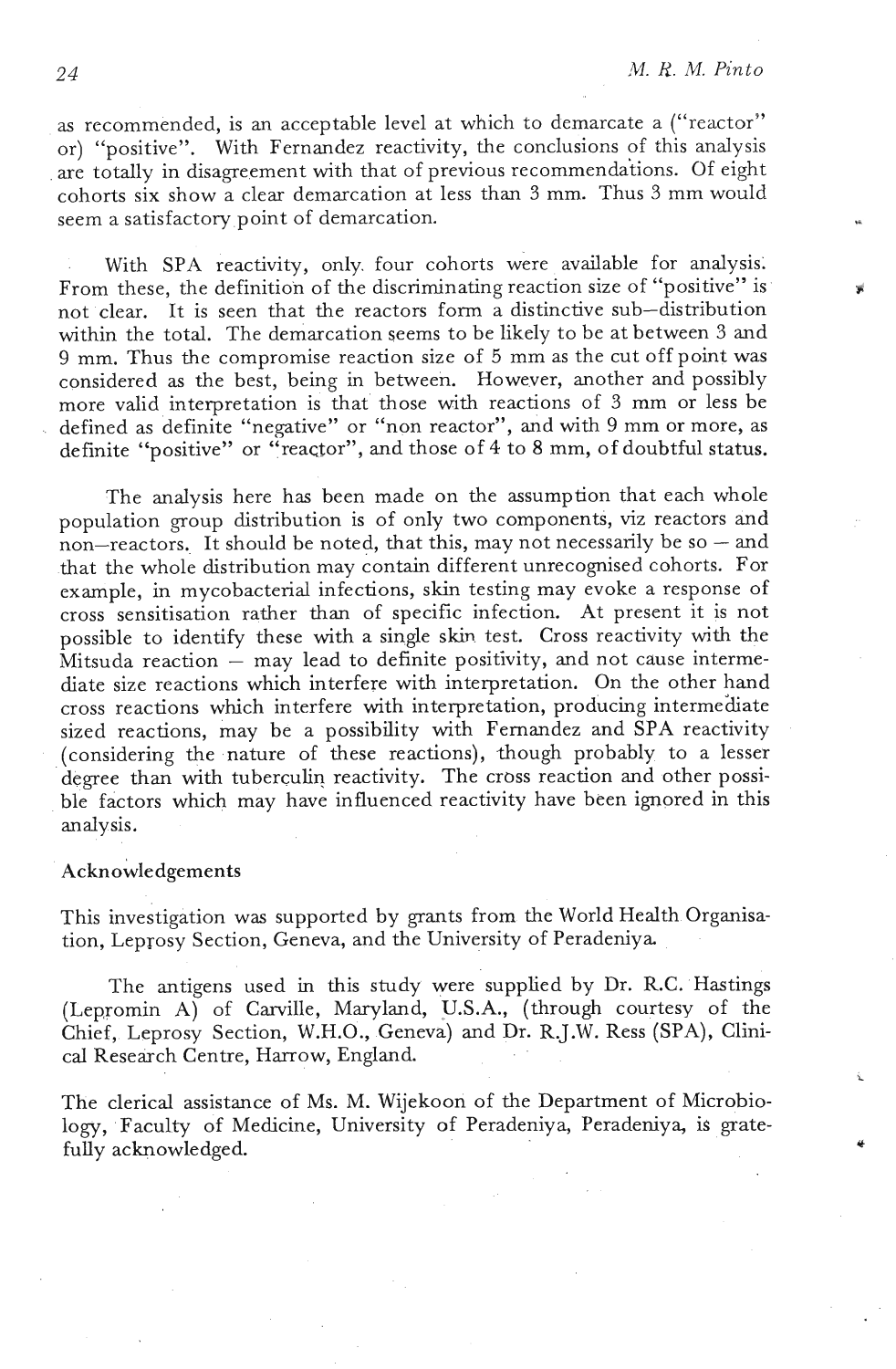*"Positizlc>" Kcaction Size to M. leprae Antigens* 

### **References**

- **1. AZULAY,** R. D. (1947) The Mitsuda test in non-leprosy persons in a nonendemic coun'ny. *Int. J. Leprosy* 15 : 264-266.
- **2.** BECHELLI, L. M., HADDAD, N., PAGNANO, P. M. G., NEVES, R. G.. MELCHIOR, E. & FRAGNAN, R. C. (1980) Double blind trials to determine the late reactivity of leprosy patients and unaffected persons to different concentrations of armadillo lepromin in comparison to human lepromin. *Int.* J. *Leprosy* 48(2) : 126-134.
- 3. BEIGUELMAN, M. D., QUAGLIATO, R. & DE CAMARGO, D. P. (1965) Influence of repeated lepromin injections on the Mitsuda skin reaction. *Int.* J. *Leprosy* 33(4) : 795-799.
- **4.** COCHRANE, R. G. & DAVEY, F. T. (1964) Leprosy in Theory and Practice. The Williams & Wilkins Company, Baltimore, P. 623.
- 5. CONVIT, J.. PINARDI, M: E., ARIAS ROJAS, F., GONZALES, I., COREY, G., ARVELO, J.J. & MONZON, H. (1975) Tests with three antigens in leprosy-endemic and non-endemic areas. *Bull. World Health Organ.* <sup>52</sup>: 193-197.
- 6. DOULL, J. A., GUINTO, R. S. & MABALAY, M. C. (1957) Effect of BCG vaccination, lepromin testing, and natural causes in inducing reactivity to lepromin and to tuberculin. Int. *J. Leprosy* 25(1) ; 13-37.
- 7. DOULL, J. A., GUINTO, R. S. & MABALAY, M. C. (1959) The origin of natural reactivity to lepromin.' The association between the Mitsuda reaction and reaction to graded doses of tuberculin. *Int.* J. *Leprosy* 27(1) : 31-42. .
- 8. DUBOIS, A. (1936) La reaction de Mitsuda (notice Complimentaire) Bull. *Soc. Path, Exot.* <sup>29</sup>: 649-651.
- *9.* FERNANDEZ, J. M. M. (1943) Sensitisation to lepromin in presumably non leprous individuals. *Int.* J. *Leprosy 11* : 15-22.
- 10. **GUINTO, R. S., DOULL, J. A. & MABALAY, E. B.** (1955) Tuberculization and reactivity to lepromin. Association between leprqmin and tuberculin reactions in school children in Cordova and Opon, Cebu, Phillippines. *Int.* J. *Leprosy* 23(1) : 32-47.
- 11. GUINTO, R. S., DOULL, J. A. & MABALAY, E. B. (1955) A note on the lepromin reactidn in males and females of the general population of Cordova, Mactan Island, Cebu, Phillippines. Int. *J. Leprosy* **23(2)** : 131-134.
- 12. GUINTO, R. S., DOULL, J. A. & MABALAY, E. B. (1955) Mitsuda reaction in persons with and without household exposure to leprosy. Int. **J.** *Leprosy* 23(2) : 135-138.  $\mathbb{Z}^{n-1}$
- 13, GUMTO, R. **S.'** & **WADE,** H. W. (1958) Results of tests with serial dilutions of lepromin in separate' groups 'of normal **young** children, with a comparison of two lepromins and the standard Dharmendra **antigen.** *Int.* J. *Leprosy.26(4)* : 328-345.
- 14. GUINTO, R. **S.,** MABALAY, M. C. & DOULL, J. A. (1962) Reactivity of children to lepromin and various tuberculins as affected by recent and old BCG vaccination. *Int. J. Leprosy* 30(3) : 284-290.
- 15. HALE, J. H., MOLESWORTH, B. D., GROVE-WHITE, R. **I.,** SAMBAMURTHI, C. N. & RUSSELL, **D.** A. (1955) The relationship and significance of Mantoux and lepromin reactions in leprosy. *Int. J. Leprosy* 23(2) : 139-147.